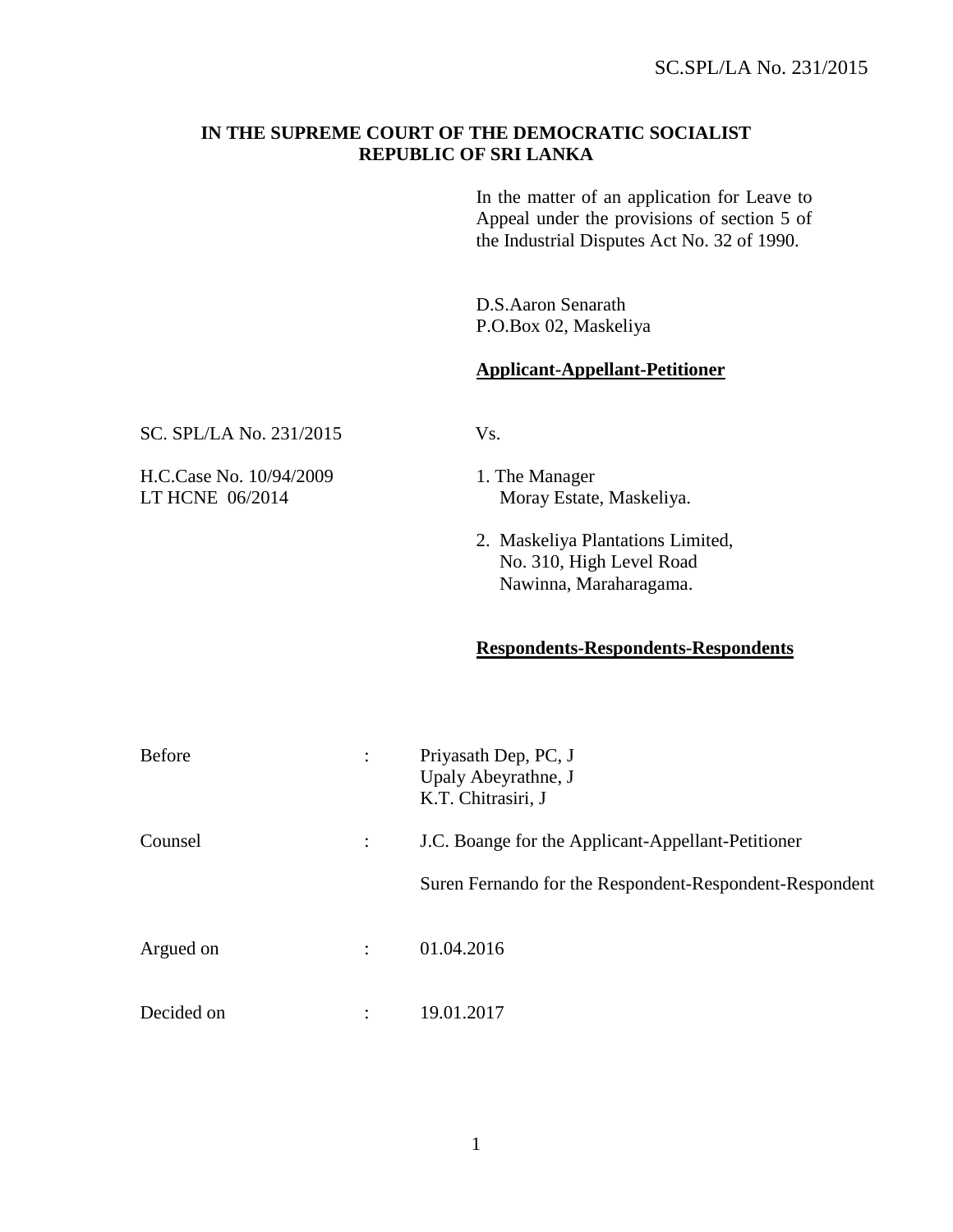## **Priyasath Dep P.C., J.**

The Applicant-Appellant-Petitioner (hereinafter referred to as the "Petitioner") filed this Application dated  $12<sup>th</sup>$  November 2015 seeking Leave to Appeal to set aside the judgment dated 6<sup>th</sup> October 2015 of the Provincial High Court of Central Province held in Nuwara Eliya in Case No. LT HCNE  $06/2014$  and the Order dated  $3<sup>rd</sup>$  April 2015 of the Labour Tribunal of Hatton in Case No.10/94/2014

The Applicant-Appellant- Petitioner filed an Application in the Labour Tribunal alleging that the termination of his services by the Respondent –Respondent –Respondent (hereinafter referred to as "Respondent") was unlawful and unjust. The Labour Tribunal after an inquiry held that the Applicant was guilty of misconduct and the termination of his services both lawful and just. The Applicant appealed against the order to the High Court and the High Court dismissed the appeal and affirmed the order of the Labour Tribunal. The present leave to appeal application was filed against the judgment of the High Court.

When this matter was taken up for support on  $10<sup>th</sup>$  February 2016, the learned Counsel for the Respondent raised two preliminary objections on the basis that the Petition has not been filed in compliance with the Supreme Court Rules 1990, in particular, Rule 2 read with Rules 6 and 34 (relating to the failure to file material documents) and that the purported application was futile as no substantive relief had been sought from the Supreme Court. The learned Counsel for the Respondent moved that the Application be dismissed in limine for failure to comply with the mandatory Rules of the Supreme Court.

The learned Counsel for the Petitioner sought time to consider the said objections. The Petitioner subsequently by a motion dated 29<sup>th</sup> February 2016 filed proceedings of the Provincial High Court which included proceedings/evidence of the Labour Tribunal. The motion dated 29<sup>th</sup> February 2016 acknowledged the fact that the Respondent had already raised a preliminary objection.

When this Application was taken up for support on 1st of April 2016 the learned Counsel for the Respondent raised the following preliminary objections:

- 1) The Petitioner has failed to comply with the Rule Nos. 2, 6 and 34 of the Supreme Court Rules 1990, as he failed to tender along with the Petition any of the proceedings before the Labour Tribunal with the relevant material and failed to seek permission of the Supreme Court to tender the proceedings subsequently.
- 2) The Application to the Supreme Court is futile as the prayer only seeks to set aside the Order of the Labour Tribunal and the Judgment of the High Court and does not seek any substantial relief from the Supreme Court.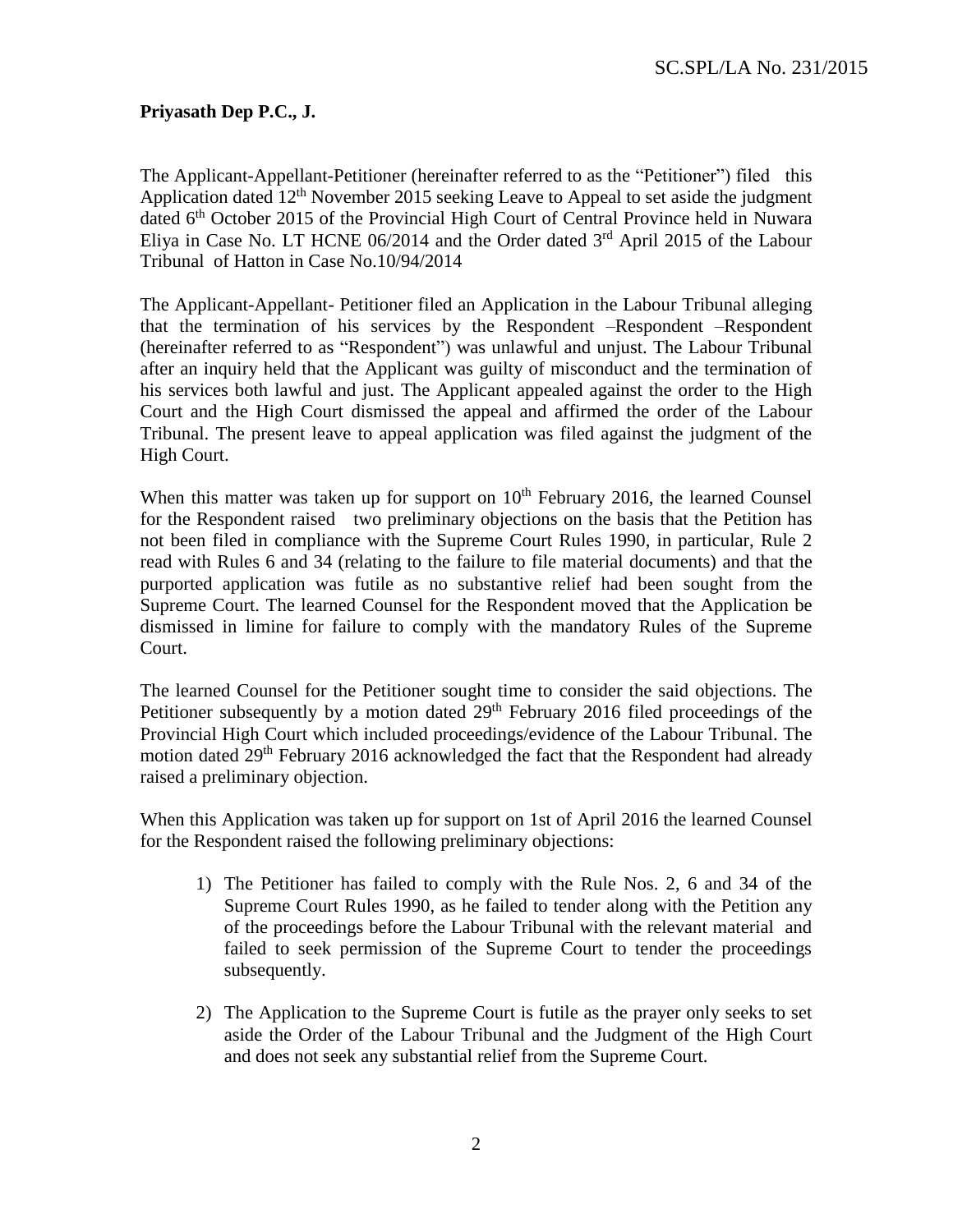The learned Counsel for the Petitioner submitted that the 'material documents including the record of the lower court which had not been tendered with the Petition , were not required for him to support the application, since he is now seeking leave only on the question of law set out in paragraph 11(b) of the Petition. In other words he has abandoned the question of law set out in paragraph 11(a).

The Court directed the parties to file written submissions and both parties had tendered comprehensive written submissions.

The Petitioner sought leave to appeal from the Provincial High Court to the Supreme Court, as provided by section 31DD (1) and (2) of the Industrial Disputes Act as amended.

Section 31DD (1) of the Industrial Disputes Act states:

"Any workman, trade union or employer who is aggrieved by any final order of a High Court established under Article 154P of the Constitution, in the exercise of the appellate jurisdiction vested in it by law or in the exercise of its revisionary jurisdiction vested in it by law, in relation to an order of a labour tribunal, may appeal therefrom to the Supreme Court with the leave of the High Court or the Supreme Court first had and obtained"

The learned Counsel for the Respondent submitted that in practice, the Supreme Court apply the Supreme Court Rules of 1990 to applications for Leave to Appeal from the High Court to the Supreme Court. He further submitted that when filing a Petition of Appeal in the Supreme Court, there is an obligation on the part of the Petitioner to comply with the Supreme Court Rules of 1990.

It is the contention of the learned Counsel for the Respondent that in paragraph 5 (a), (b),  $(c), (d), (e), (g), (h), (i), (i), (l), (m), (n), (o), (p), (q), (r)$  and paragraph 8,7 and 9 of the Petition, the Petitioner is challenging the order of the Learned President of the Labour Tribunal based on the proceedings/evidence led before the Labour Tribunal. The errors of law alleged by the Petitioner are in respect of errors of law in assessing and evaluating the evidence. Therefore, it is imperative that the Petitioner should have annexed the record/proceedings of the Labour Tribunal.

It is the position of the Respondent that without examining and analyzing the evidence the Supreme Court will not be in a position to answer the questions of law set out in paragraph 11 of the Petition, or even to determine whether a prima facie case warranting the grant of leave to appeal, has been made out.

The Respondent moved for the dismissal of the leave to appeal application for noncompliance with Rules 2 and 6 of the Supreme Court Rules 1990, which makes mandatory the filing of material relevant to the case.

Rule 2 of the Supreme Court Rules of 1990 reads thus:

"Every Application for Special Leave to Appeal to the Supreme Court shall be made by a petition in that behalf lodged at the Registry together with affidavits and documents in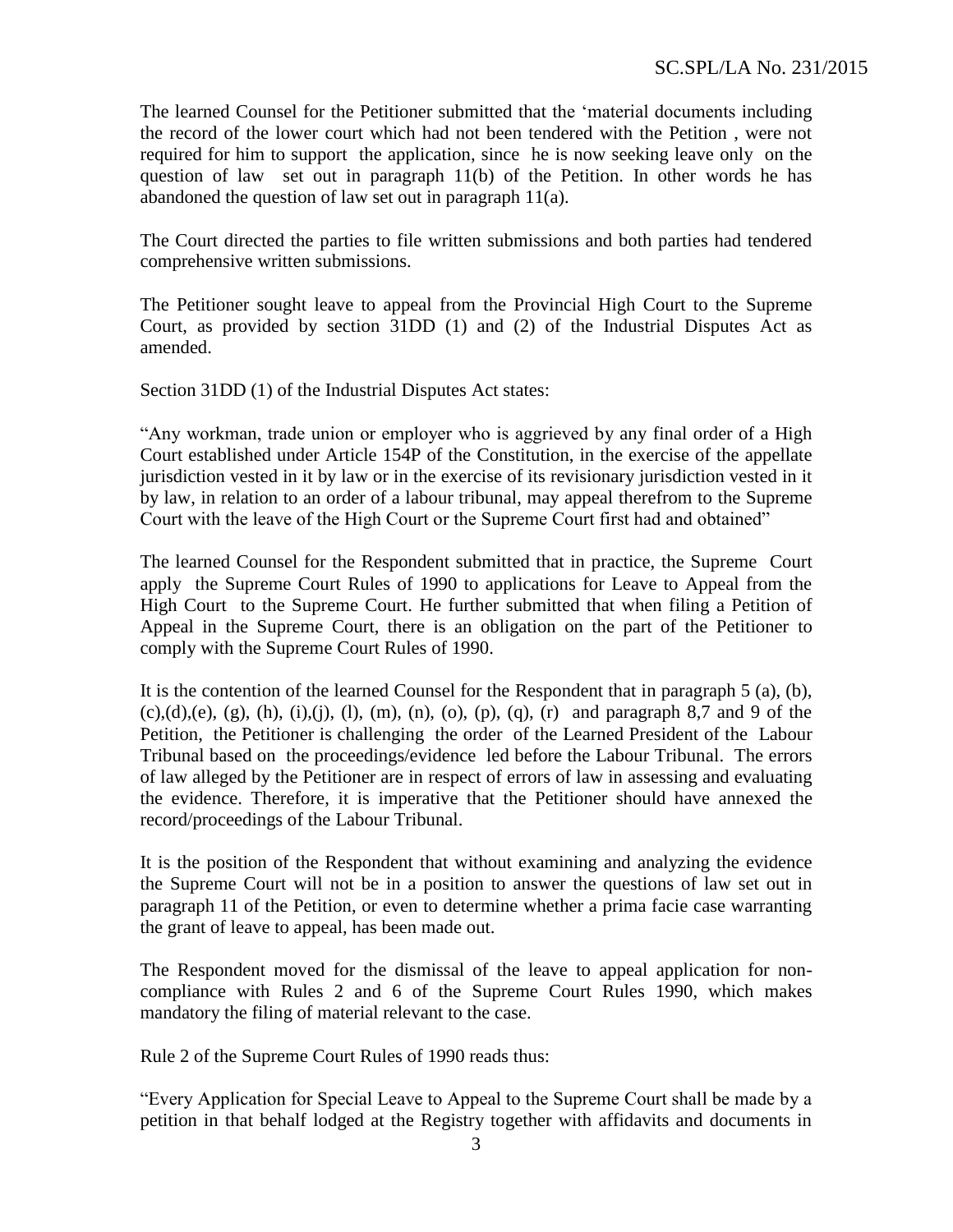support thereof as prescribed by rule 6, and a certified copy, or certified photocopy, of the judgment or order in respect of which leave to appeal is sought. Three additional copies of such petition, affidavits, documents and judgment or order shall also be filed; Provided that if the petitioner is unable to obtain any such affidavit, document, judgment or order, as is required by this rule to be tendered with his petition, he shall set out the circumstances in his petition and shall pray for permission to tender the same, together with the requisite number of copies, as soon as he obtains the same. If the Court is satisfied that the Petitioner had exercised due diligence in attempting to obtain such affidavit, document, judgment or order, and that the failure to tender the same was due to circumstance beyond his control, but not otherwise, he shall be deemed to have complied with the provisions of this rule."

The learned Counsel for the Respondent submitted that in terms of Rule 2 of the Supreme Court Rules 1990 if it is proved that a default was due to circumstances beyond the Petitioner's control, but not otherwise that he shall be deemed to have complied with the provisions of this rule.

The learned Counsel for the Respondent cited the cases of Ceylon Electricity Board and others v. Ranjith Fonseka (2008) 1 Sri.L.R.337 and Annamalai Chettiar Muthapan Chettiar vs Karunanayake and another (S.C. Appeal 69/2003, SC Minutes of 06.06.2005) where the Supreme Court insisted on strict compliance of the rules and dismissed the said applications for non compliance of the Supreme Court Rules.

*In Kiriwantha Vs.Navaratna 1990(2) Sri. L.R. 393* a Judgment-dealing with the Court of Appeal Rules 1990, Fernando J. held that:

"The weight of authority thus favors the view that while these Rules (Rules 46, 47, 49, 35) must be complied with, the law does not require or permit an automatic dismissal of the application or appeal of the party in default. The consequence of non- compliance (by reason of impossibility or for any other reason) is a matter falling within the discretion of the Court, to be exercised after considering the nature of the default, as well as the excuse or explanation therefore in the context of the object of the particular Rule"

The learned Counsel for the Respondent submitted that the Petitioner has failed to annex material documents, he has failed to give any reason for his default and also he has failed to seek permission in the Petition to obtain and file them later.

.

The learned Counsel for the Respondent further submitted that the application filed by the Petitioner is a futile application. The Petitioner though prayed for the setting aside of the judgments in the Labour Tribunal and the High Court did not seek the relief prayed for in the Labour Tribunal to award him compensation. Therefore, even if the Supreme Court sets aside the judgment of the Provincial High Court and the order of the Labour Tribunal, the Petitioner will not be entitled to compensation as he had not prayed for in the Petition. The Respondent submitted that the Petition must be dismissed on the ground of futility.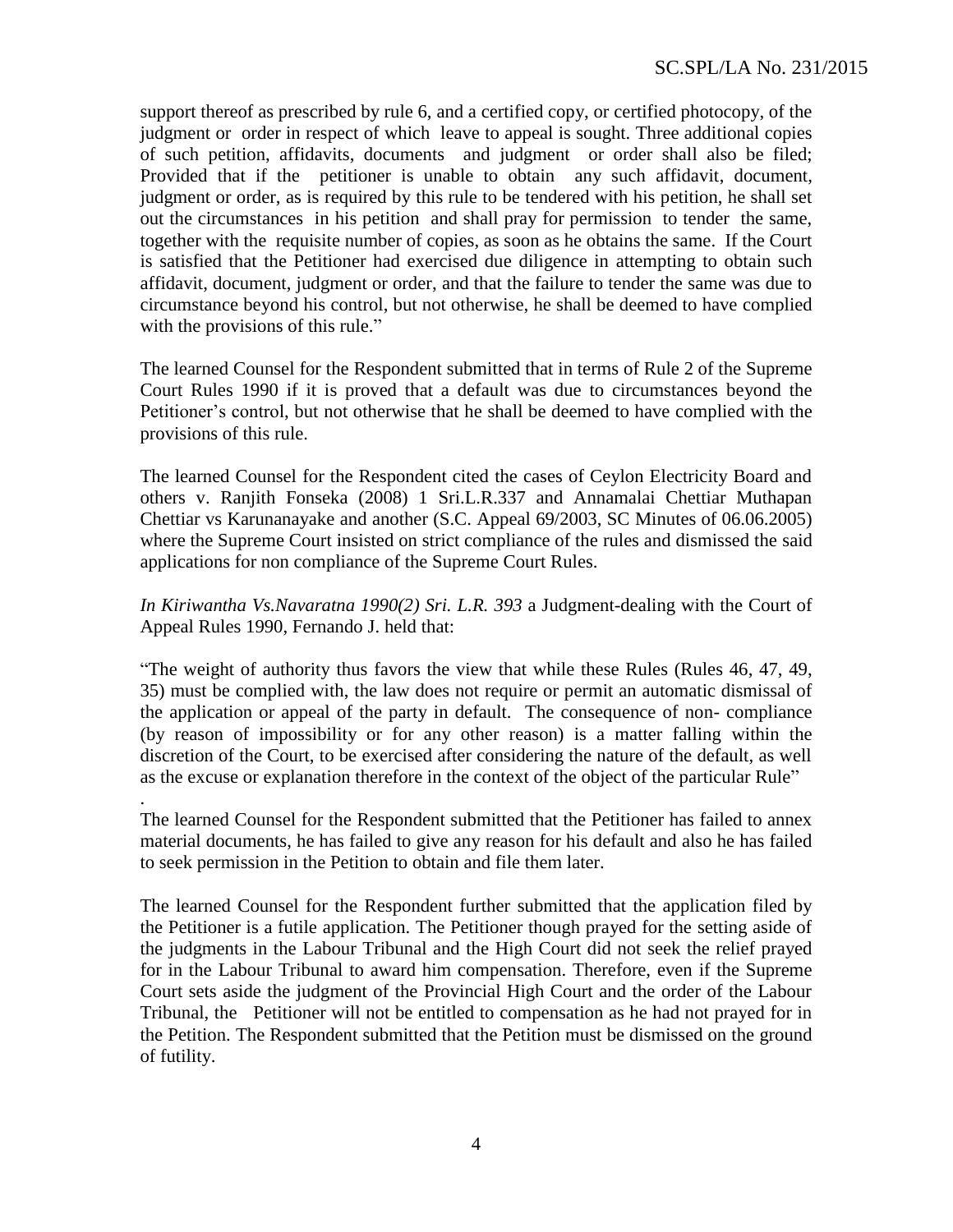The learned Counsel for the Petitioner in his written submissions filed on  $30<sup>th</sup>$  May 2016 stated that the Supreme Court Rules 1990 relates to applications for special leave to appeal from judgments of the Court of Appeal and has no application to Leave to Appeal applications filed under section 5 of the Industrial Disputes (Amendment) Act No 32 of 1990. Under that Act there is no reference made to Supreme Court Rules 1990.

It should be observed that the High Court (Special Provisions) Act No. 19 of 1990 and Industrial Disputes (Amendment) Act No 32 of 1990 conferred on the High Court of Provinces concurrent Jurisdiction with the Court of Appeal to hear and determine appeals and revision applications in relation to orders from the Labour Tribunals. There was a shift of the forum jurisdiction and the High Court of Provinces exercise the appellate and revisionary jurisdiction hitherto exercised by the Court of Appeal. In the absence of specific rules formulated in respect of leave to Appeal applications, the Supreme Courts Rules of 1990 which is applicable for leave to Appeal Application from the Court of Appeal to the Supreme Court was adopted as a matter of practice. In any event to invoke the jurisdiction of the Supreme Court to obtain leave the party seeking leave should place necessary material for the consideration of the Supreme Court. If not the Supreme Court could refuse to entertain the Application.

The learned Counsel for the Petitioner submitted that the Petitioner had filed the relevant documents to establish his grounds for leave to appeal to the Supreme Court the Petitioner had filed the following documents:

- P1. Copy of the Application to the Labour Tribunal
- P2. Answer of the Respondent
- P3. Replication of the Petitioner
- P4.Order of the Labour Tribunal.
- P5.Written Submissions of the Petitioner
- P6. Written Submissions of the Respondent
- P7 Judgment of the Provincial High Court.

It is at this stage relevant to refer to the questions of law set out in paragraphs 11 (a) and (b) of the Petition to ascertain whether documents submitted by the Petitioner is sufficient to consider the questions of law set out in the Petition. The relevant paragraphs read as follows:

- 11 (a) Did the learned High Court Judge err in law in his assessment of the evidence in arriving at the conclusion that the alleged misconduct justified termination of services of an employee on the verge of retirement.
- 11(b) did the learned High Court Judge fail to consider whether the Petitioner should have been compensated in the event of termination of services in recognition of his long period of service.

The learned President of the Labour Tribunal having considered the evidence led at the inquiry held that the Applicant who was a field officer abused and threatened the superintendent of the estate and assaulted the chief clerk and thereby guilty of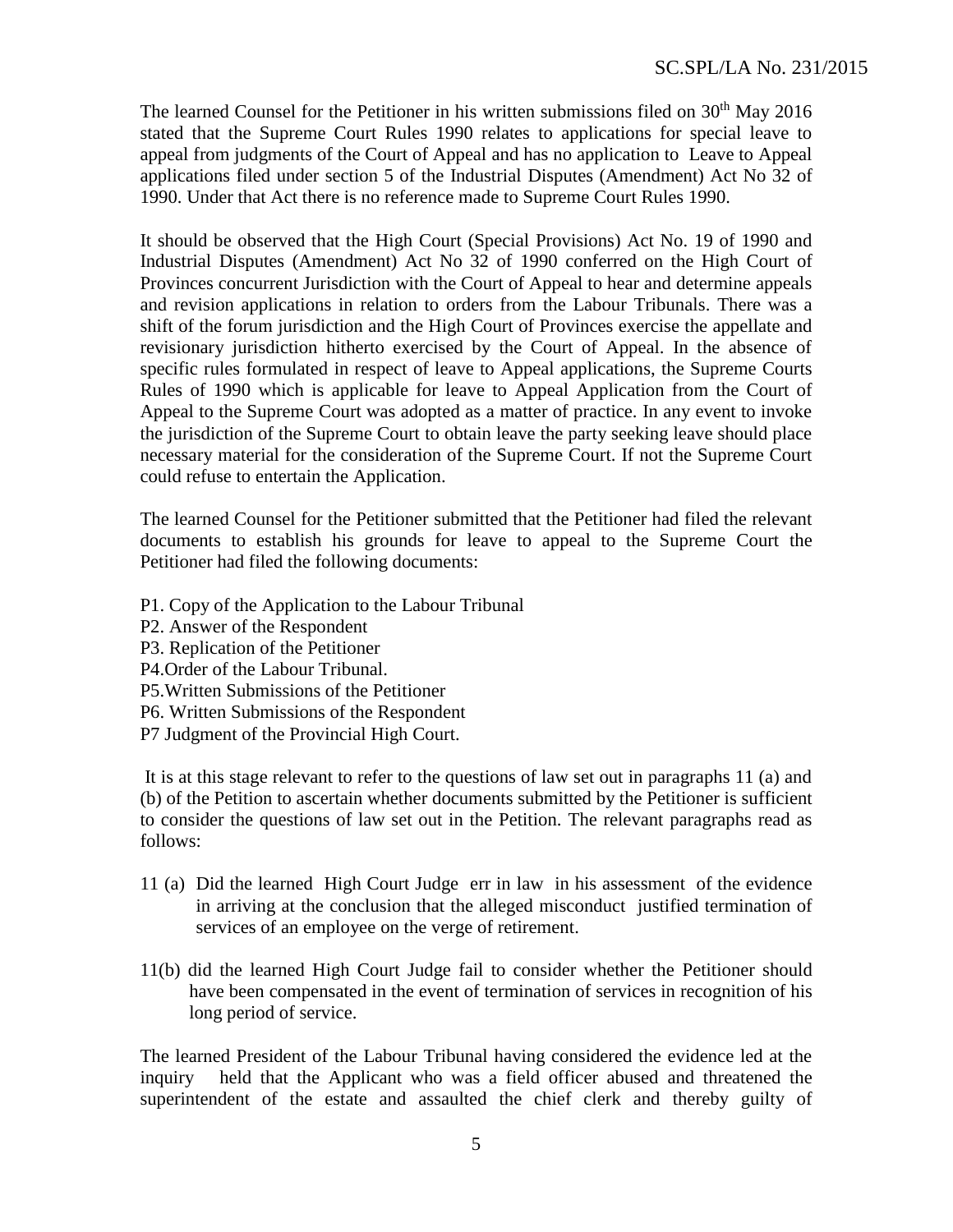misconduct which justified the termination of his services. The High Court affirmed the order of the Labour Tribunal and dismissed the Appeal.

In the Petition in relation to the questions of law it was alleged that the order of the Labour Tribunal and the judgment of the High Court is contrary to the evidence, not supported by evidence and also perverse. The Petitioner alleged that the learned President of the Labour Tribunal and the Learned High Court Judge had failed to assess and evaluate the evidence. In the circumstances the proceedings in the Labour Tribunal is material and without it this Court is unable to consider the application.

The learned Counsel for the Petitioner in his written submissions stated that the material submitted by the Petitioner is sufficient to establish the ground set out in paragraph 11B of the Petition which relates only to the question of compensation which was the main ground urged at the Provincial High Court.

I am of the view that the question of law set out in paragraph 11 (b) is linked to the question of law set out in paragraph 11(a) of the petition and cannot be considered in isolation.

As regards to the second objection raised by the Respondent that the Petitioner's application is a futile Application as the relief prayed for does not seek compensation. The learned Counsel for the Petitioner submitted that if the answer is in the affirmative as regards to the questions of law set out in the Petition, the Supreme Court has a wide discretion to refer the case back to the Provincial High Court for the assessment of compensation, or to grant relief in terms of limb (iv) of the prayer to the Petition.

The Petitioner submitted that in view of section 5 of the Industrial Disputes (Amendment) Act No 33 of 1990 which enacted section 31DD (2) the Supreme Court has wide powers to grant relief in the instance application. The Petitioner moves that the preliminary objection to be overruled and the application to be fixed for support.

The learned Counsel for the Respondent submitted that the conduct of the workman is of utmost importance in determining whether or not to award compensation. Where the termination was caused by the fault of the workman, he cannot be awarded compensation. He further submitted that to support either of the question of law the record of the Labour Tribunal is essential as the workman is entitle to compensation only if the workman was not guilty of misconduct.

I am of the view that the Petitioner has failed to comply with the Rules of the Supreme Court when he failed to annex the material documents required by Rule 2 and Rule 6. The Petitioner in his Petition did not seek permission of the Court to file the documents subsequently. He had failed to give reasons for noncompliance.

In terms of Rule 2 of the Supreme Court Rules 1990 the Petitioner could be excused only if it is proved that he had exercised due diligence to obtain the documents and the default was due to circumstances beyond his control, but not otherwise, that he shall be deemed to have complied with the provisions of this rule.